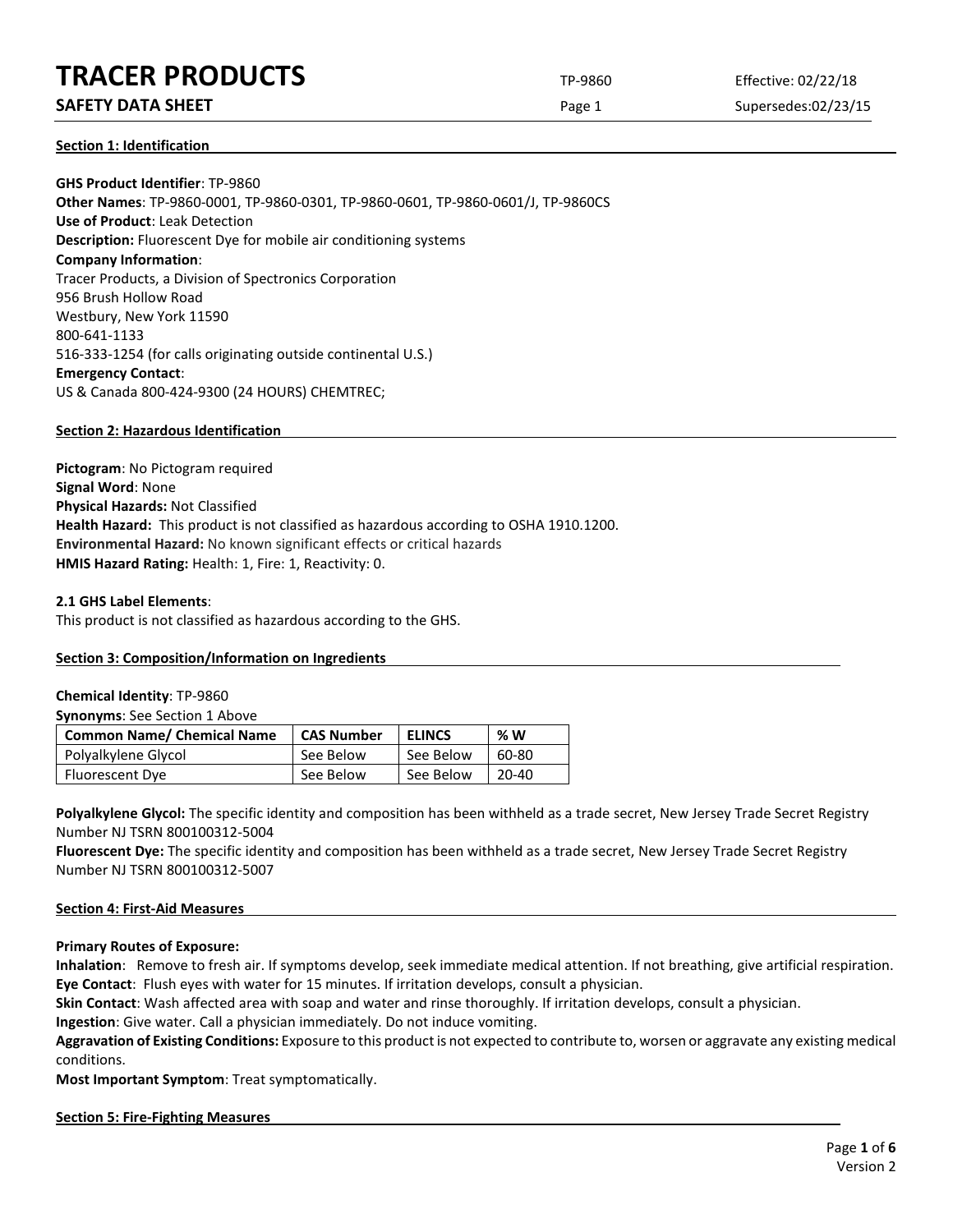**TRACER PRODUCTS** TP-9860 Effective: 02/22/18

| <b>SAFETY DATA SHEET</b> |  |
|--------------------------|--|
|                          |  |

Page 2 Supersedes:02/23/15

**Flash Point:** Greater than 305° F (152° C)

**Test Method:** Pensky Martens Closed Cup

**Explosive Limit:** LEL (%): No data available; UEL (%): No data available

**Autoignition Temperature:** No data available

**Unusual Fire and Hazardous Combustion and Decomposition Products:** Smoke, soot, and toxic/irritating fumes (i.e., carbon dioxide, carbon monoxide, etc.). Oxides of nitrogen and carbon.

**Fire and Explosion Hazards:** May liberate irritating or toxic vapors during combustion or decomposition.

**Extinguishing Media:** Based on the NFPA guide, use dry chemical, carbon dioxide, water mist, water jet sprays, halogen, or alcohol foam suitable for Class B fires. Use water to cool containers exposed to fire. For large fires, use water spray, fog or alcohol foam, thoroughly drenching the burning material.

**Unsuitable Extinguishing Media:** High volume water with full jet. Oxidizers and reducers.

**Fire-Fighting Procedures/Equipment:** Fire fighters and others who may be exposed to the products of combustion should be equipped with NIOSH-approved, positive-pressure, self-contained breathing apparatus (SCBA) and full protective clothing. Water can be used to cool and protect containers and surroundings.

## **Section 6: Accidental Release Measures**

## **Non-Emergency Personnel**:

General Advice: Avoid inhalation and contact with skin, eyes, or clothing. Wash hands and face before eating, drinking, or using tobacco products.

Personal Protective Equipment Needed: Wear impervious gloves, shoes, and protective clothing

## **Emergency Personnel**:

Suitable Protective Gear: Wear impervious gloves, shoes and protective clothing.

## Unsuitable Protective Gear: Not Applicable

**Environmental Precautions**: Prevent any contamination of local soils and water supply. Prevent ground water infiltration or any ground penetration. Avoid the spreading or entering into watercourses by using sand, soil, or other types of barriers. If contamination into water course or sewage system, alert appropriate authorities.

# **Containment/Clean-up Methods**:

Containment & Recovery of Product: Contain with absorbent material, such as clay, soil, universal binding medium, or any commercially available absorbent. Shovel reclaimed dye and absorbent into a recovery or salvage drums for disposal. For larger spills, transfer to a salvage tank for recovery or safe disposal. Any residues should be treated like a small spill. This is not a RCRA hazardous waste per Title 40 CFR 261. Stop material from contaminating soil, or from entering sewers or bodies of water. For larger spills, transfer to a salvage tank for safe recovery/disposal. Residues are treated as small spills.

Disposal**:** Either incinerate or land fill in accordance with applicable local, state and federal regulations.

# **Section 7: Handling and Storage**

**Handling Precautions:** Use product only in well ventilated areas. Avoid breathing in mists or vapors from a heated product. Avoid formation of mists. Avoid heating product near flash point. Avoid prolonged or repeated contact with skin. Handle in ambient temperature.

**Storage Conditions:** Store in a cool, dry, well-ventilated area away from heat, ignition sources, and direct sunlight. Always keep containers tightly closed. Store away from oxidizing and reducing agents.

**Personal Hygiene:** Wash hands before breaks and at the end of the work day. Do not carry cleaning clothes used to absorb product in clothing. General hygiene measures for chemicals apply.

**Empty Container Precautions:** Do not reuse empty container for any purpose.

**Special Warnings:** Hot organic chemical vapors or mists can suddenly and without warning combust when mixed with air.

# **Section 8: Exposure Controls/Personal Protection**

**Occupational Exposure Limits**: No exposure limits have been established for this product. **Biological Exposure Limits**: No data available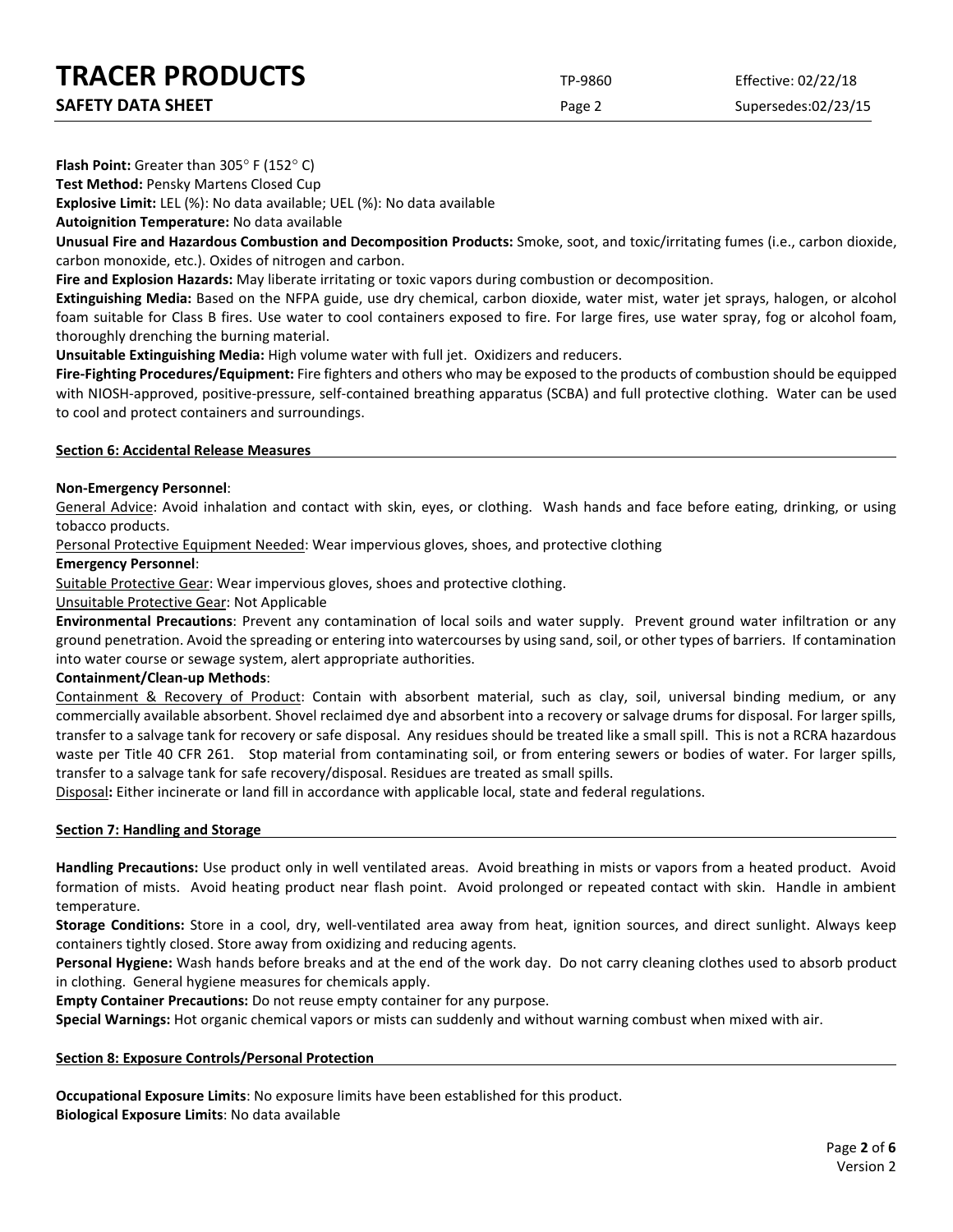| <b>TRACER PRODUCTS</b>   | TP-9860 | Effective: 02/22/18 |
|--------------------------|---------|---------------------|
| <b>SAFETY DATA SHEET</b> | Page 3  | Supersedes:02/23/15 |

**Engineering Controls/Ventilation**: Maintain airborne concentrations below the established exposure limits by providing adequate ventilation. General (dilution) ventilation should be acceptable. Additional local exhaust ventilation is recommended where dusts, mists or vapors may be released.

**Airborne Oil Mist Exposure Limits:** Polyalkylene Glycol

ACGIH TLV: 5 mg/m<sup>3</sup>, 8 hr. ACGIH STEL:  $10 \text{ mg/m}^3$  OSHA PEL:  $5mg/m<sup>3</sup>$ , 8 hr.

**Personal Protective Equipment**:

Respiratory Protection: Avoid breathing vapor and/or mist. If occupational exposure limits are exceeded wear NIOSH/OSHA approved equipment. Use a respiratory protection fitted with a combination filter A-P3 for short term use. High airborne concentrations may necessitate the use of self-contained breathing apparatus (SCBA) or a supplied air respirator. Respiratory protection programs must be in compliance with 29 CFR 1910.134.

Skin Protection: Wear protective clothing and appropriate impervious gloves.

Eye Protection: Wear safety goggles with peripheral coverage approved to EU Standard EN 166, AS/NZS 1337. An eye wash facility should be readily available.

Hand Protection: When in contact with material, be sure to use proper gloves approved to standards (Europe: EN 374, U.S.: F739, & AS/NZS: 2161). Gloves made from neoprene, nitrile or butyl rubber may provide suitable chemical protection.

Hygiene Measures: Wash thoroughly after handling, especially before eating, drinking, smoking, or using restroom facilities.

# **Section 9: Physical and Chemical Properties**

**Physical State**: Liquid **Appearance**: Amber **Odor**: Mild **Odor Threshold**: Not Available **pH**: Not Applicable **Melting Point**: Not Available **Freezing Point**: Not Available **Initial Boiling Point**: Not Available **Boiling Range**: Decompose >392° F (200° C) **Flash Point**: Greater than 305° F (152° C) **Evaporative Rate**: Not Available **Solid Flammability**: Not Available **Gas Flammability**: Not Available **Upper Explosive Limit**: Not Available **Lower Explosive Limit**: Not Available **Vapor Pressure 68**° **F (20**° **C)** : <0.01 mmHg @ 20° C **Vapor Density (Air= 1)** : >1 **Relative Density**: 0.98 **Solubility in Water**: < 0.1 % **Partition Coefficient: n-octanol/water**: Not Available **Auto-ignition Temperature**: Not Available **Decomposition Temperature**: Not Available **Viscosity at 40°C: 59.30 Viscosity at 100°C:** 11.70 **Percent Volatile by Volume (%)**:0 **Evaporation Rate (Butyl Acetate=1)**: < 0.01 **Volatile Organic Compounds (VOC) Content:** None

**Note:** The physical data presented above are typical values and should not be construed as a specification.

# **Section 10: Stability and Reactivity**

**Reactivity**: This product is non-reactive under ambient conditions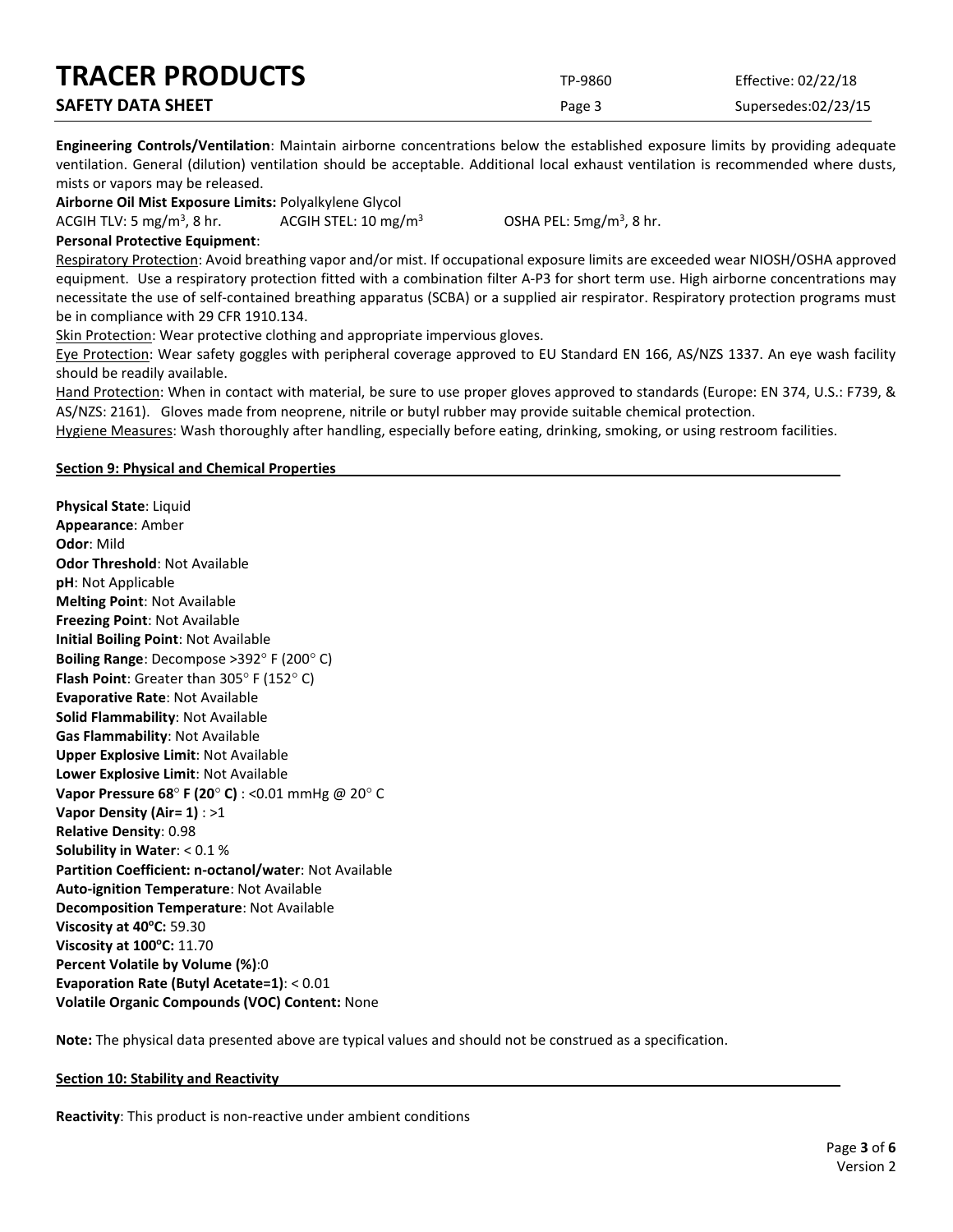| <b>TRACER PRODUCTS</b>   | TP-9860 | Effective: 02/22/18 |
|--------------------------|---------|---------------------|
| <b>SAFETY DATA SHEET</b> | Page 4  | Supersedes:02/23/15 |

Stability: Stable under normal conditions of use. Can decompose slowly with localized heating over 300°C **Conditions to Avoid**: High temperatures & a source of ignition. Toxic fumes may be released if product is heated above decomposition point.

**Incompatible Materials**: Strong Acids, Strong oxidizing agents, and Reducing agents

Hazardous Decomposition Products: In the event of combustion, CO and CO<sub>2</sub> will be formed.

**Hazardous Polymerization**: Will not occur

# **Section 11: Toxicological Information**

|                                 |        | <b>Fluorescent Dye</b> | <b>Polyalkylene Glycol</b> |
|---------------------------------|--------|------------------------|----------------------------|
| Oral $LD_{50}$ mg/kg            | Rat    | >5,000                 | >3815                      |
| Dermal LD <sub>50</sub> mg/kg   | Rabbit | >2,000                 | >2,000                     |
| Inhalation LC <sub>50</sub> ppm | Rat    | 12                     | No data available          |
| Eye Irritation                  | Rabbit | No data available      | Mild Irritant              |
| Skin Irritation                 | Rabbit | >4                     | Mild Irritant              |

## **Carcinogenicity**:

| Carcinogenicity        | ACGIH | <b>IARC</b> | <b>NTP</b> | <b>OSHA</b> |
|------------------------|-------|-------------|------------|-------------|
| Polyalkylene Glycol    | Nο    | N٥          | N٥         | N٥          |
| <b>Fluorescent Dye</b> | Nο    | N٥          | N٥         | N٥          |

Summary Comments: According to ACGIH, IARC, NTP, and OSHA, the Polyalkylene glycol nor the fluorescent dye are not considered to be a hazardous carcinogen to humans.

**Reproductive Toxicity**: Not considered a reproductive toxin to humans

**STOT-single exposure**: No data available

# **STOT-repeated exposure:**

|                    |     | Fluorescent Dye                       | Polyalkylene Glycol |
|--------------------|-----|---------------------------------------|---------------------|
| Oral mg/kg         | Rat | No data available                     | $\geq 1000$         |
| Dermal mg/kg       | Rat | No data available   No data available |                     |
| Inhalation mg/l/4h | Rat | No data available                     | No data available   |

## **Aspiration Hazard:** No

**Likely Routes of Exposure**: Eyes, skin and respiratory tract **Symptoms**:

Eye Contact: May cause mild irritation Skin Contact: May cause mild irritation

Inhalation: May cause mild respiratory irritation

Ingestion: May cause gastrointestinal irritation

# **Section 12: Ecological Information**

## **Toxicity**:

|                                        | <b>Fluorescent Dye</b> | <b>PAG Oil</b> |
|----------------------------------------|------------------------|----------------|
| Fish LL <sub>50</sub> 96hr mg/l        | >100                   | >100           |
| Crustacean LL <sub>50</sub> 96hr. mg/l | >100                   | >100           |
| Algae <b>NOEL</b> 72hr. mg/l           | >100                   | >93.7          |

**Persistence & Degradability**: Readily biodegradable **Bioaccumulation Potential**: No data available **Mobility in Soil**: No data available **Behavior in Sewage Plants:** No data available **PBT vPvB:** This substance is not a PBT vPvB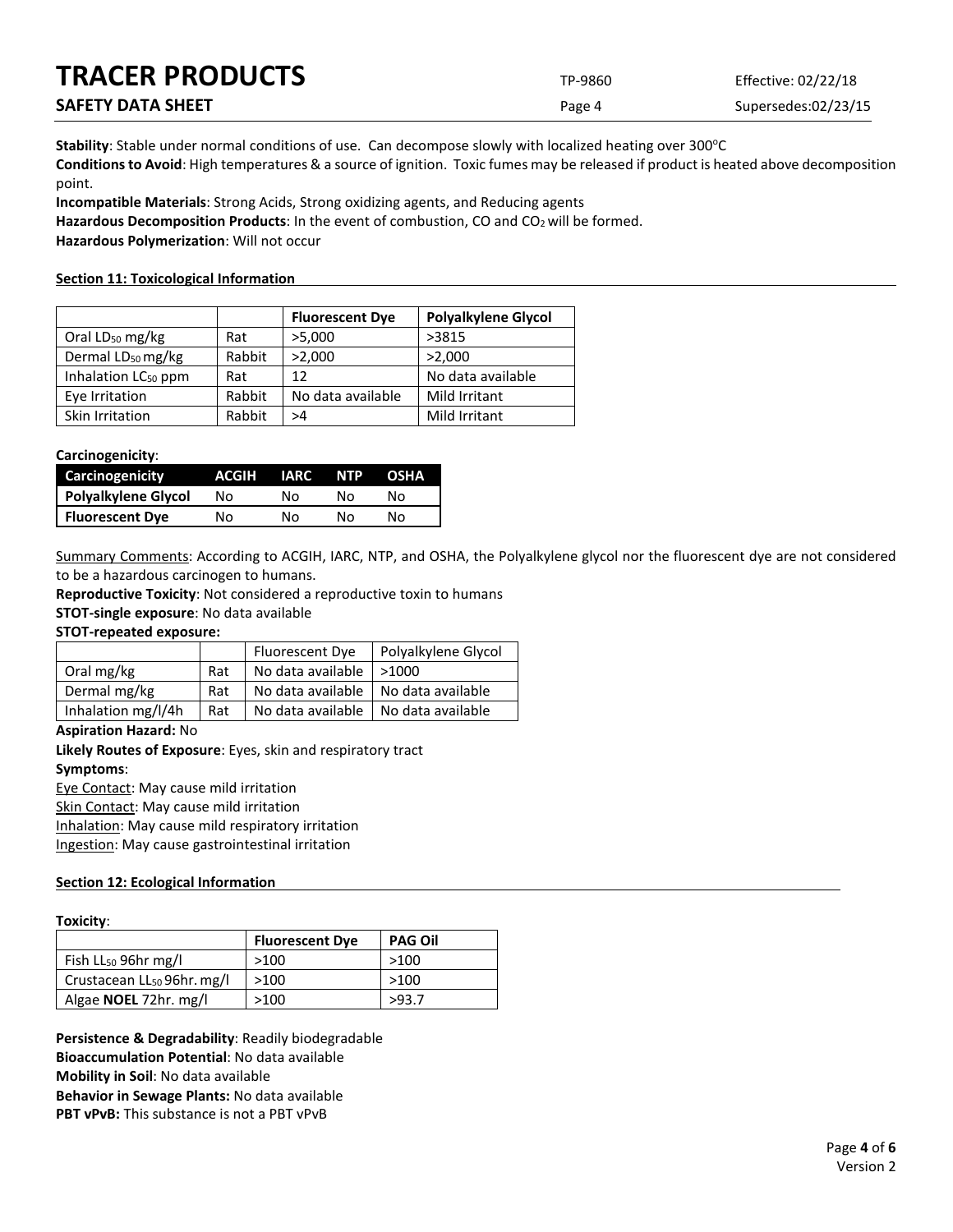| <b>TRACER PRODUCTS</b> | TP-9860 | Effective: 02/22/18 |
|------------------------|---------|---------------------|
|                        |         |                     |

| <b>SAFETY DATA SHEET</b> |
|--------------------------|
|--------------------------|

Page 5 Supersedes:02/23/15

## **Section 13: Disposal Considerations**

**General Statements:** Federal regulations may apply to empty container. State and/or local regulations may be different. **Disposal:** Recover or recycle if possible, otherwise, dispose of in accordance with all local, state, and federal regulations. Sewage disposal is discouraged

**Special Instructions:** Be sure to contact the appropriate government environmental agencies if further guidance is required. Do not remove labels from container until container is cleaned properly. Containers can be reused or disposed of by landfill or incineration if appropriate to local law. Water with cleaning agents is required

**Hazardous Waste Number:** Not a RCRA hazardous waste

## **Section 14: Transport Information**

**General Comments**: This product is not classed as hazardous or regulated for transport under 49 CFR, IATA/ICAO, or IMDG **49 CFR: DOT Shipping Name:** Not Regulated **DOT Label:** Not Applicable **DOT Identification No.:** Not Applicable; Nonregulated shipments by air under 49 CFR, IATA/ICAO AND IMO **Transport by Road/Rail (ADR/RID): UN Proper Shipping Name:** Not Applicable **Transport Hazard Class:** Not Applicable **Packing Group:** Not Applicable **Classification Code:** Not Applicable **LQ (ADR 2013):** Not Applicable **LQ (ADR 2009):** Not Applicable **Environmental Hazard:** Not Applicable **Tunnel Restriction Code:** Not Applicable **Transport by Sea (IMDG): UN Proper Shipping Name:** Not Applicable **Transport Hazard Class:** Not Applicable **Packing Group:** Not Applicable **Marine Pollutant:** Not Applicable **Environmental Hazard:** Not Applicable **Transport by Air (IATA): UN Shipping Name**: Not Applicable **Transport Hazard Class**: Not Applicable **Packing Group Number**: Not Applicable **Environmental Hazards**: Not Applicable **Special Precautions for User:** Unless otherwise specified, general measures for safe transport must be followed **Transport in Bulk:** Non-dangerous material according to transport regulations

# **Section 15: Regulatory Information**

## **Inventory Status:**

Polyalkylene Glycol: is listed or excluded from listing on TSCA, DSL, AICS, IECSC, & ENCS inventories Fluorescent Dye: is listed or excluded from listing on TSCA, DSL, AICS, IECSC, & ENCS inventories

**SARA Title III Information**: This product contains no chemicals subject to the reporting requirements of Section 313 of the emergency planning and community right to know act.

**SARA - Section 302-Extremely Hazardous Substances:** No regulated ingredients.

- **SARA - Section 302-Reportable Quantity:** None.
- **SARA - Section 311/312-Hazard Categories:**